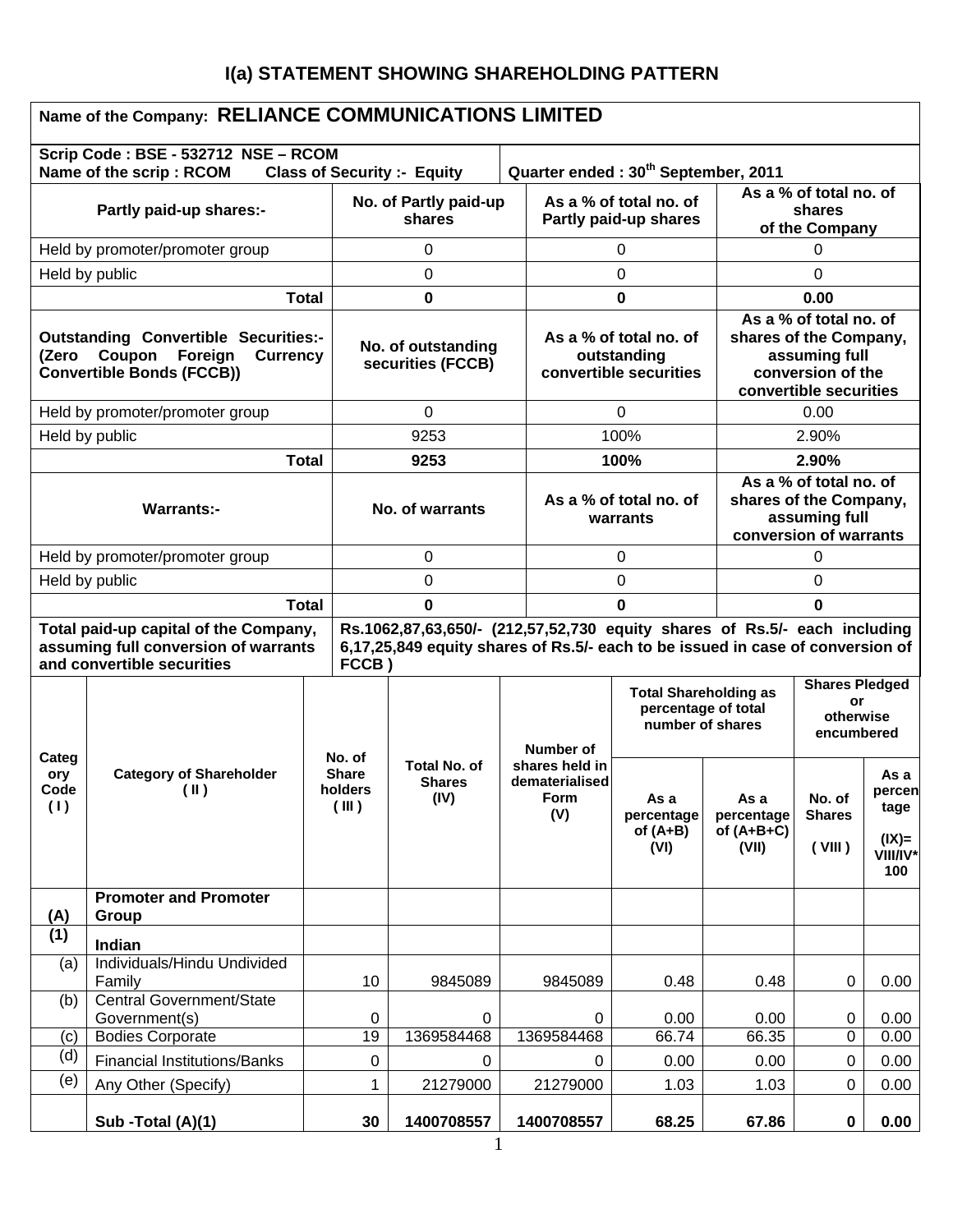| (2)            | Foreign                                                     |                  |             |               |              |              |             |              |
|----------------|-------------------------------------------------------------|------------------|-------------|---------------|--------------|--------------|-------------|--------------|
| (a)            | Individuals(Non-Resident                                    |                  |             |               |              |              |             |              |
|                | Individuals/ Foreign<br>Individuals)                        | 0                | 0           | 0             | 0.00         | 0.00         | 0           | 0.00         |
| (b)            | <b>Bodies Corporate</b>                                     | 0                | 0           | 0             | 0.00         | 0.00         | 0           | 0.00         |
| (c)            | Institutions                                                | 0                | 0           | 0             | 0.00         | 0.00         | $\mathbf 0$ | 0.00         |
| (d)            | Any Other (Specify)                                         | 0                | 0           | $\mathbf 0$   | 0.00         | 0.00         | $\mathbf 0$ | 0.00         |
|                |                                                             |                  |             |               |              |              |             |              |
|                | Sub -Total (A)(2)<br><b>Total Shareholding of</b>           | $\bf{0}$         | $\pmb{0}$   | 0             | 0.00         | 0.00         | $\pmb{0}$   | 0.00         |
|                | <b>Promoter and Promoter</b><br>Group $(A)=(A)(1)+(A)(2)$   | 30               | 1400708557  | 1400708557    | 68.25        | 67.86        | $\mathbf 0$ | 0.00         |
| (B)            | <b>Public Shareholding</b>                                  |                  |             |               |              |              | N.A.        | N.A.         |
| (1)            | <b>Institutions</b>                                         |                  |             |               |              |              | N.A.        | N.A.         |
| (a)            | Mutual Funds /UTI                                           | 206              | 157 76 320  | 15355599      | 0.77         | 0.76         | $\mathbf 0$ | 0.00         |
| (b)            | <b>Financial Institutions/Banks</b>                         | 379              | 5200953     | 5080098       | 0.25         | 0.25         | $\mathbf 0$ | 0.00         |
| (c)            | Central Government/State                                    |                  |             |               |              |              |             |              |
| (d)            | Government(s)                                               | 61               | 984555      | 109236        | 0.05         | 0.05         | 0           | 0.00         |
| (e)            | Venture Capital Funds                                       | 0                | 0           | $\Omega$      | 0.00         | 0.00         | $\mathbf 0$ | 0.00         |
| (f)            | <b>Insurance Companies</b><br>Foreign Institutional         | 29               | 163727553   | 163721474     | 7.98         | 7.93         | $\mathbf 0$ | 0.00         |
|                | Investors                                                   | 517              | 163365444   | 163242784     | 7.96         | 7.91         | 0           | 0.00         |
| (g)            | Foreign Venture Capital                                     |                  |             |               |              |              |             |              |
| (h)            | Investors<br>Any Other (Specify)                            | 0<br>$\mathbf 0$ | 0<br>0      | 0<br>$\Omega$ | 0.00<br>0.00 | 0.00<br>0.00 | 0<br>0      | 0.00<br>0.00 |
|                |                                                             |                  |             |               |              |              |             |              |
|                | Sub -Total (B)(1)                                           | 1192             | 3490 54 825 | 347509191     | 17.01        | 16.91        | $\mathbf 0$ | 0.00         |
| (2)            | <b>Non-Institutions</b>                                     |                  |             |               |              |              | N.A.        | N.A.         |
| (a)            | <b>Bodies Corporate</b>                                     | 8194             | 42583934    | 41901062      | 2.08         | 2.06         | $\mathbf 0$ | 0.00         |
| (b)            | Individuals<br>i. Individual<br>shareholders                |                  |             |               |              |              |             |              |
|                | holding<br>nominal                                          |                  |             |               |              |              |             |              |
|                | sharecapital<br>to<br>up                                    |                  |             |               |              |              |             |              |
|                | Rs.1Lakh.<br>shareholders<br>ii.<br>Individual              | 2049129          | 224442683   | 182694806     | 10.94        | 10.87        | 0           | 0.00         |
|                | holding<br>nominal                                          |                  |             |               |              |              |             |              |
|                | sharecapital in excess of                                   |                  |             |               |              |              |             |              |
| (c)            | Rs.1Lakh.                                                   | 215              | 20012330    | 19501689      | 0.98         | 0.97         | $\mathbf 0$ | 0.00         |
| $\mathbf{1}$   | Any Other (Specify)                                         | 0                | $\Omega$    | $\mathbf 0$   | 0.00         | 0.00         | N/A         | N/A          |
|                | NRIs/OCBs                                                   | 20102            | 15396972    | 11899287      | 0.75         | 0.75         | 0           | 0.00         |
|                | Sub -Total (B)(2)                                           | 2077640          | 302435919   | 255996844     | 14.74        | 14.65        | 0           | 0.00         |
|                | <b>Total Public Shareholding</b>                            |                  |             |               |              |              |             |              |
|                | $B=(B)(1)+(B)(2)$                                           | 2078832          | 651490744   | 603506035     | 31.75        | 31.56        | N.A.        | N.A.         |
|                | TOTAL $(A) + (B)$                                           | 2078862          | 2052199301  | 2004214592    | 100.00       | 99.43        | $\mathbf 0$ | 0.00         |
| (C)            | <b>Shares held by Custodians</b><br>against<br>which<br>and |                  |             |               |              |              |             |              |
|                | Depository Receipts have                                    |                  |             |               |              |              |             |              |
|                | been issued                                                 | 1                | 11827580    | 11827580      | N.A.         | 0.57         | N.A.        | N.A.         |
| 1              | <b>Promoter and Promoter</b><br>Group                       | 0                | $\mathbf 0$ | 0             | 0.00         | 0.00         | $\mathbf 0$ | 0.00         |
| $\overline{2}$ | <b>Public</b>                                               | 1                | 11827580    | 11827580      | 0.00         | 0.57         | $\mathbf 0$ | 0.00         |
|                | GRAND TOTAL(A)+(B)+(C)                                      | 2078863          | 2064026881  | 2016042172    | 100.00       | 100.00       | $\pmb{0}$   | 0.00         |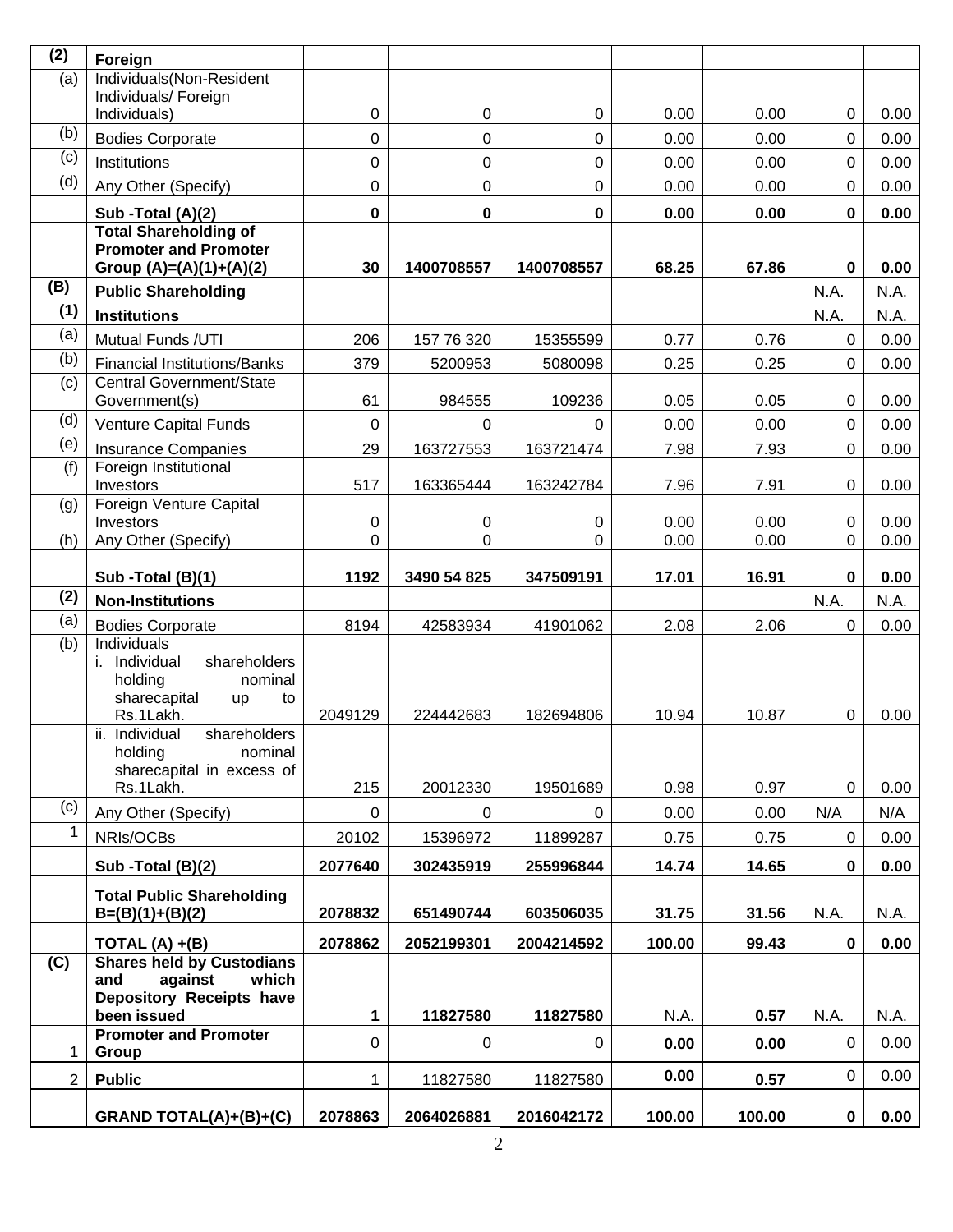| I(b)                | Statement showing shareholding of persons belonging to the category "Promoter and Promoter Group" |                          |                                                                |                      |                                         |                                                                                |
|---------------------|---------------------------------------------------------------------------------------------------|--------------------------|----------------------------------------------------------------|----------------------|-----------------------------------------|--------------------------------------------------------------------------------|
|                     |                                                                                                   | <b>Total shares held</b> | <b>Shares Pledged or otherwise</b><br>encumbered               |                      |                                         |                                                                                |
| <b>Sr No</b><br>(1) | Name of the shareholder<br>$(\parallel)$                                                          | <b>Number</b><br>(III)   | As a % of<br><b>Grand total</b><br>$(A)+(B)$<br>$+(C)$<br>(IV) | <b>Number</b><br>(V) | As a $%$<br>$(VI) = (V)/(III)^*$<br>100 | As a % of<br>grand total<br>$(A)+(B)+(C)$<br>of Sub-<br>clause (I)(a)<br>(VII) |
| 1                   | <b>AAA Communication Private Limited</b>                                                          | 723110172                | 35.04                                                          | $\Omega$             | 0.00                                    | 0.00                                                                           |
| $\overline{2}$      | <b>AAA Industries Private Limited</b>                                                             | 300000000                | 14.53                                                          | $\mathbf 0$          | 0.00                                    | 0.00                                                                           |
| 3                   | ADA Enterprises and Ventures Private<br>Limited                                                   | 300000000                | 14.53                                                          | $\mathbf 0$          | 0.00                                    | 0.00                                                                           |
| 4                   | Shri Jai Anmol A. Ambani                                                                          | 1669759                  | 0.08                                                           | $\Omega$             | 0.00                                    | 0.00                                                                           |
| 5                   | Mast Jai Anshul A. Ambani (through Father<br>and natural guardian Shri Anil D. Ambani)            | 100                      | 0.00                                                           | $\Omega$             | 0.00                                    | 0.00                                                                           |
| 6                   | Reliance ADA Group Trustees Private<br>Limited - Trustees of RCOM ESOS Trust                      | 21279000                 | 1.03                                                           | $\Omega$             | 0.00                                    | 0.00                                                                           |
| 7                   | <b>Reliance Capital Limited</b>                                                                   | 8420295                  | 0.41                                                           | $\overline{0}$       | 0.00                                    | 0.00                                                                           |
| 8                   | Shrikrishna Tradecom LLP                                                                          | 1500000                  | 0.07                                                           | $\Omega$             | 0.00                                    | 0.00                                                                           |
| 9                   | Shreeji Comtrade LLP                                                                              | 1500000                  | 0.07                                                           | $\mathbf 0$          | 0.00                                    | 0.00                                                                           |
| 10                  | Reliance Innoventures Private Limited                                                             | 11529001                 | 0.56                                                           | $\Omega$             | 0.00                                    | 0.00                                                                           |
| 11                  | Shri Anil D. Ambani                                                                               | 1859171                  | 0.09                                                           | $\overline{0}$       | 0.00                                    | 0.00                                                                           |
| 12                  | Smt. Kokila D. Ambani                                                                             | 4665227                  | 0.23                                                           | $\mathbf 0$          | 0.00                                    | 0.00                                                                           |
| 13                  | Smt. Tina A. Ambani                                                                               | 1650832                  | 0.08                                                           | $\mathbf 0$          | 0.00                                    | 0.00                                                                           |
| 14                  | Solaris<br>Technologies<br>Information<br>Private<br>Limited                                      | 850000                   | 0.04                                                           | $\Omega$             | 0.00                                    | 0.00                                                                           |
| 15                  | Sonata Investments Limited                                                                        | 22675000                 | 1.10                                                           | $\Omega$             | 0.00                                    | 0.00                                                                           |
|                     | <b>TOTAL</b>                                                                                      | 1400708557               | 67.86                                                          | $\mathbf 0$          | 0.00                                    | 0.00                                                                           |

#### **I(c) Statement showing shareholding of persons belonging to the category "Public" and holding more than 1% of the total number of shares**

| Sr.<br>No. | Name of the shareholder                         | No of shares | Shares as a percentage of total number of<br>shares{i.e.,Grand Total (A)+(B)+(C)<br>indicated in statement at para(I)(a) above} |
|------------|-------------------------------------------------|--------------|---------------------------------------------------------------------------------------------------------------------------------|
|            | Life Insurance Corporation of India             | 149603497    | 7.25                                                                                                                            |
| 2          | Ontario Teachers' Pension Plan Board-Np3A - All | 34201934     | 1.66                                                                                                                            |
|            | TOTAL                                           | 183805431    | 8.91                                                                                                                            |

## **I(d) Statement showing details of locked -in shares**

| Sr.<br>No. | Name of the shareholder | Category of<br>shareholders<br>(Promoters/<br>Public) | No of<br>locked-in<br>shares | Locked-in shares as a<br>percentage of total number of<br>shares{i.e., Grand Total<br>$(A)+(B)+(C)$ indicated in<br>statement at para(I)(a) above} |
|------------|-------------------------|-------------------------------------------------------|------------------------------|----------------------------------------------------------------------------------------------------------------------------------------------------|
|            | Nil                     | N.A.                                                  | N.A.                         | $---$                                                                                                                                              |
|            | Total                   |                                                       |                              |                                                                                                                                                    |